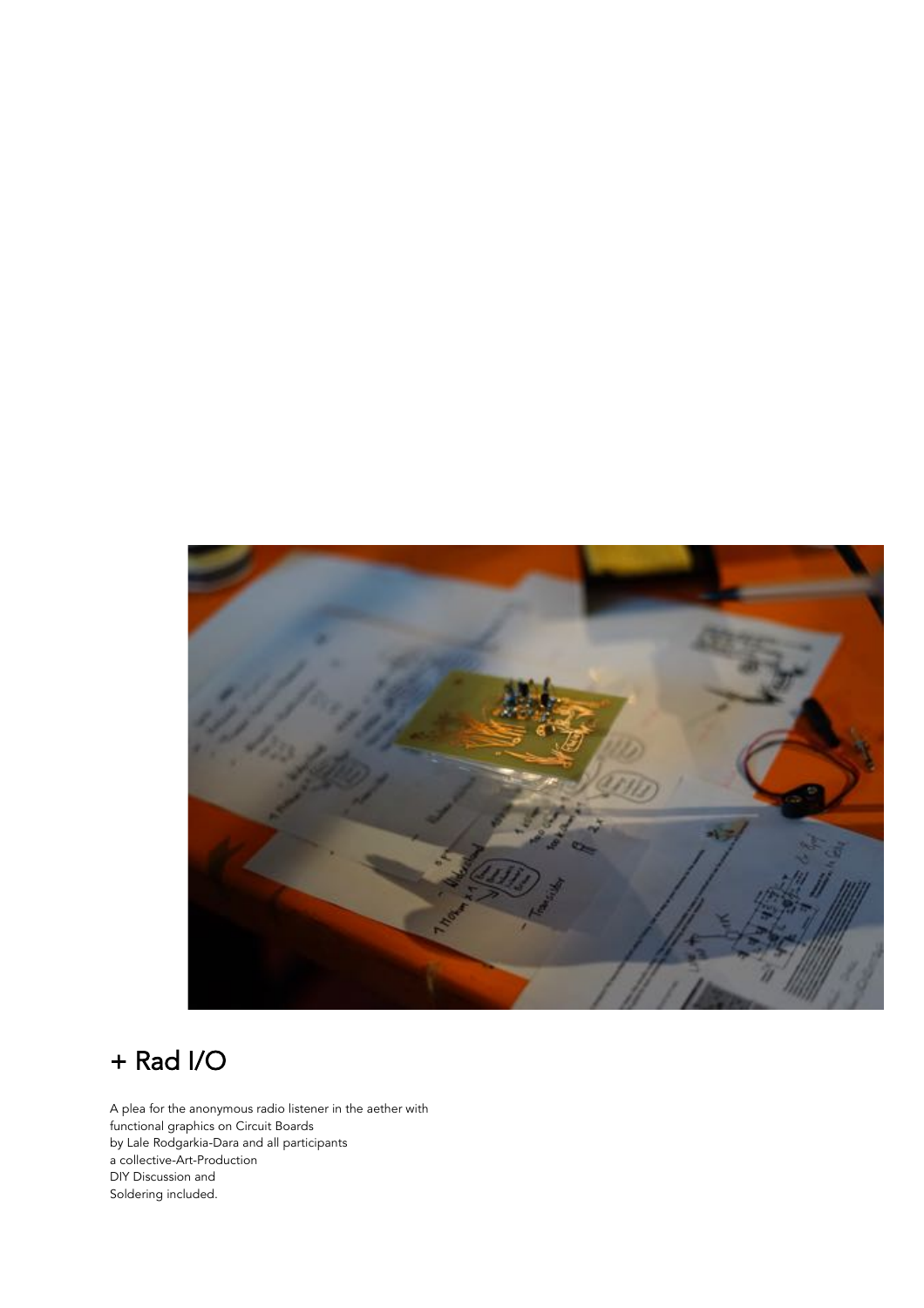## Workshop ... Discussion ... Essay

### + Rad I/O

by Lale Rodgarkia-Dara

The digitization of the aether brings an unexpected taste. Lastly, it may allow the loss of anonymous radio listening. One of the last bastions of the anonymous, low-cost, low-tech media consumption. The digital aether is – in its interchangeability – only a channel for data transfer.

More then ever the aether (not only the FM-spectrum) is of interest to in the media-political and commercial sphere. Feudally acting monopolistic big-players (Spotify, Google, Facebook etc.) as well as the networked intelligent navigation of the automotive industry on one side and the exploration of the aether as a public space on the other side with only very limited accessibility and high regulation. Fully commercialized on mobile radio frequencies, radio spectrum is mainly responsible for national monopolies (military / police / security) as well as traffic and orientation on the one hand and radio frequencies and private use on others.

In the digital aether, however, the original idea of listening to radio is subject to a strange inversion. Data-Streams via FM frequency will be subject to hybrid-media verification. Through Torrent, Encrypting and Cloud Streaming the transmissioning of content might get anonymised however on the long run, the listener loses the anonymised reception of radio.

+ Rad I/O a workshop were we built small FM-Transmitters on pre-produced platinas (with functional illustrations), Radio-QSL-Cards, and the exhibition which will be set up together after the workshop.

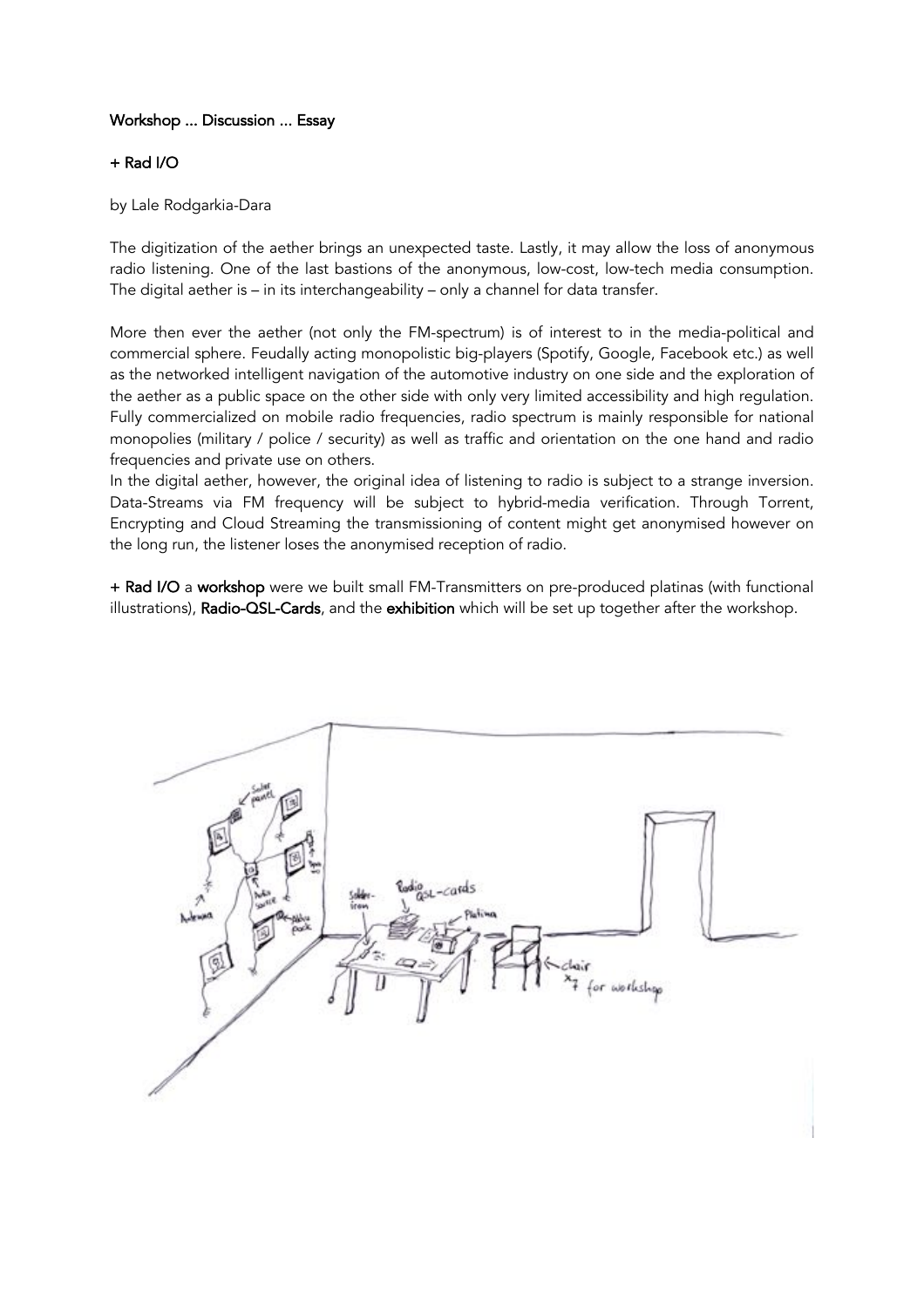

#### WORKSHOP ... Discussion

Before the workshop we start with an empty wall, a Radio, Radio-QSL-Cards, a few pencils and a few chairs.

In the workshop, we will built micro-FM transmitters, assemble them on bike-dynamos, little windmills or solar-panels, and talk about the benefit of anonymous media reception with coffee and cake and of course our listening to the favourite radio station.

The basis for the construction are functional printed-circuit-board-illustrations. The platinas are photosensitive and have been exposed with illustrations.

We will set them up together in the exhibition place and install them. We record some audio-material (we discussed), statements, noise, or little essays.

The Workshop will last  $2 \times 4$  hours (in total 8 hours). Up to seven people can join at once.

The little fm-transmitters will broadcast on different FM-frequencies. After the workshop one can tune into the FM-frequencies via the radio placed on the table. The drawings aka. FM-transmitters hang on the wall and are representing and functional at the same time.

#### Essay ... Audio-Material

Out of the discussion and hence a little community based research I offer to give the possibility of writing an essay together with collective authorship. This will be the Audio-Source for the Transmitters.

#### QSL cards... Writing Unit

In advance I prepare QSL cards for the specific location. A QSL card is a written confirmation of the reception of a signal from a broadcasted signal (shortwave, AM, FM etc). They came up in the early days of radio where people would sent written confirmations of their reception in order to verify a successful transmission.